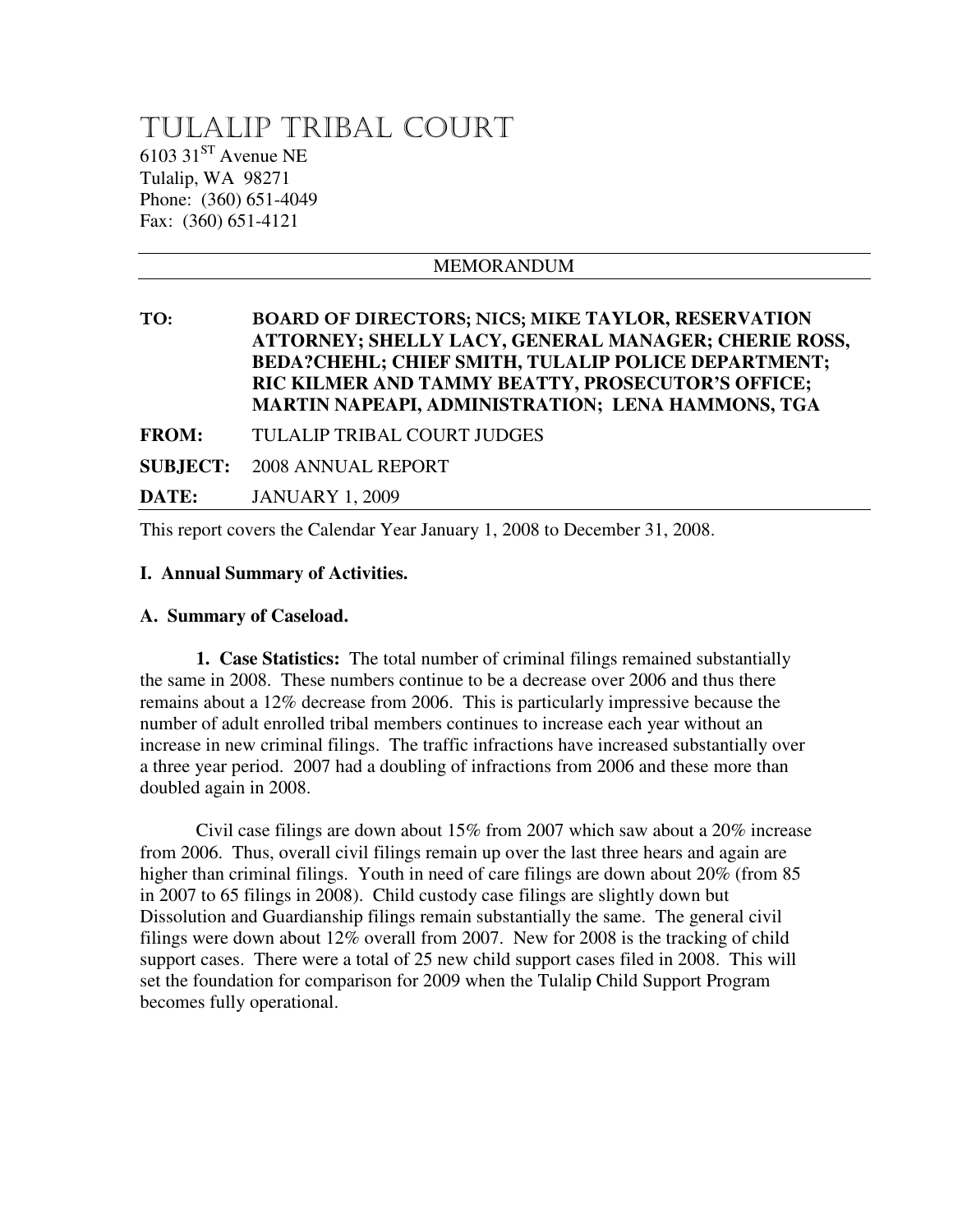Since the Court began providing Annual Reports in 2006, the following chart demonstrates the three year comparison of the Court's annual caseload.

| <b>YEAR COMPARISON</b> | 2006 | 2007 | 2008 |
|------------------------|------|------|------|
| <b>Criminal</b>        | 353  | 311  | 318  |
| <b>Traffic</b>         | 140  | 260  | 533  |
| <b>Civil</b>           | 486  | 601  | 504  |
| <b>Total Cases</b>     | 979  | 1172 | 1355 |
| <b>Total Hearings</b>  |      | 5084 | 6674 |

In 2007 the Court began tracking the total number of hearings held by the Tribal Court each year. In 2007, the court held 5084 hearings which averaged about 21 hearings per day. In 2008, the Court held about 6674 hearings which are about 26 hearings per day.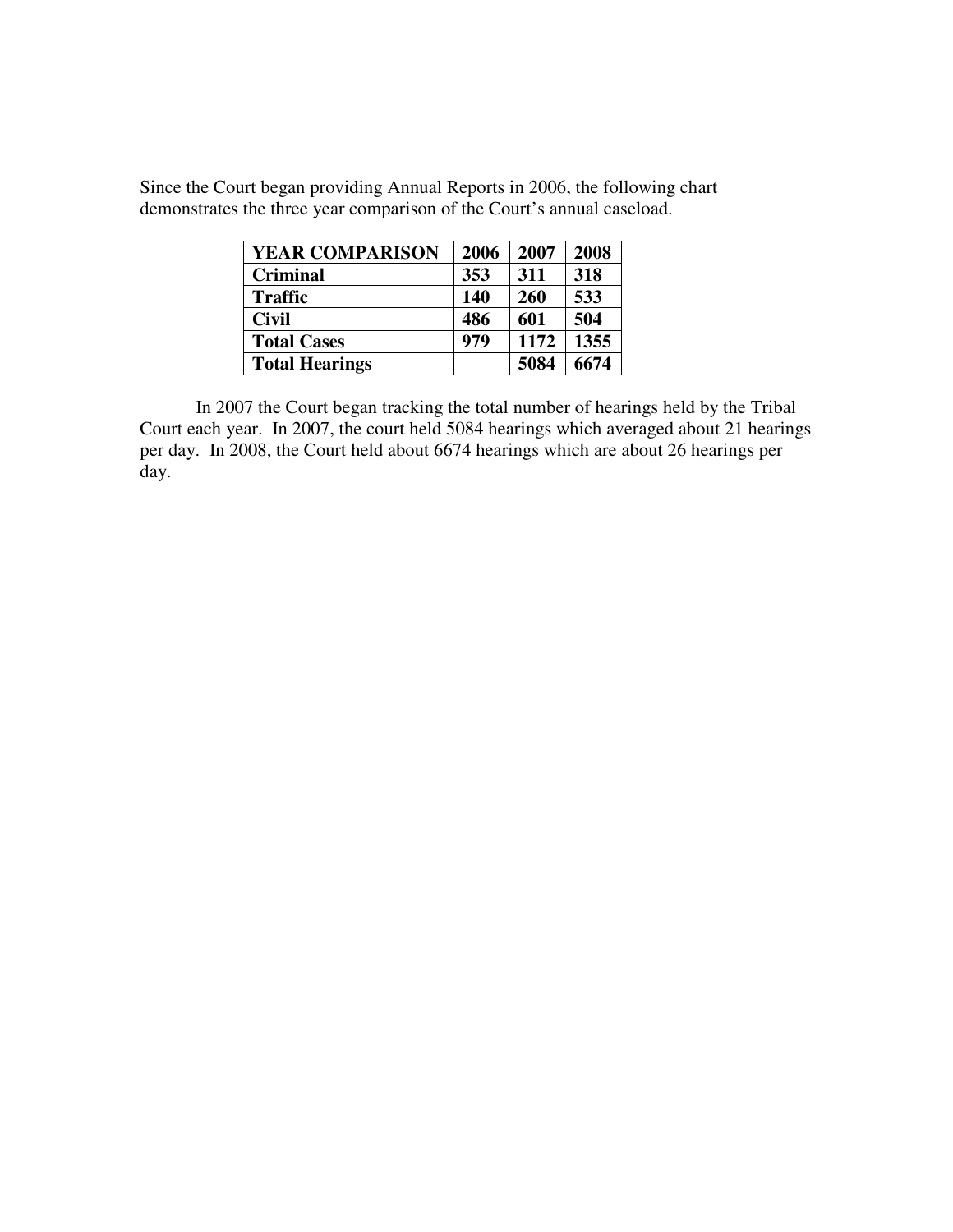## **II. ANNUAL STATISTICS.**

|                                       |                         |                         |                         |                         | <b>TULALIP TRIBAL COURT</b> |                         |                         |                         |                         |              |                         |
|---------------------------------------|-------------------------|-------------------------|-------------------------|-------------------------|-----------------------------|-------------------------|-------------------------|-------------------------|-------------------------|--------------|-------------------------|
| <b>ACTIVITY REPORT FOR THE PERIOD</b> |                         |                         |                         |                         |                             |                         |                         |                         |                         |              |                         |
| <b>January Through December 2008</b>  |                         |                         |                         |                         |                             |                         |                         |                         |                         |              |                         |
| <b>Type of Cases</b>                  | <b>Filed by Quarter</b> |                         |                         |                         | <b>Disposed by Quarter</b>  |                         |                         |                         | <b>Total</b>            |              |                         |
|                                       |                         |                         |                         |                         |                             |                         |                         |                         | Pend-                   |              |                         |
|                                       |                         |                         |                         |                         |                             |                         |                         |                         | ing                     |              |                         |
|                                       | 1 <sup>st</sup>         | 2 <sup>nd</sup>         | 3 <sup>rd</sup>         | 4 <sup>th</sup>         | <b>Total</b>                | 1 <sup>st</sup>         | 2 <sup>nd</sup>         | 3 <sup>rd</sup>         | 4 <sup>th</sup>         | <b>Total</b> |                         |
| <b>Criminal Alcohol</b>               | 18                      | 21                      | 13                      | 13                      | 65                          | 26                      | 28                      | 26                      | 21                      |              | 30                      |
| <b>Criminal Drugs</b>                 | $\overline{7}$          | $\overline{\mathbf{5}}$ | $\overline{7}$          | $\overline{\mathbf{3}}$ | $\overline{22}$             | $\overline{16}$         | $\overline{17}$         | $\overline{12}$         | $\overline{\mathbf{8}}$ |              | $\overline{17}$         |
| <b>Criminal Domestic</b>              | $\overline{13}$         | 14                      | $\overline{14}$         | $\overline{\mathbf{3}}$ | 44                          | 22                      | 26                      | 21                      | 19                      |              | 18                      |
| <b>Violence</b>                       |                         |                         |                         |                         |                             |                         |                         |                         |                         |              |                         |
| <b>Criminal Fishing</b>               | $\boldsymbol{0}$        | $\bf{0}$                | $\overline{2}$          | $\boldsymbol{9}$        | 11                          | $\mathbf{1}$            | $\mathbf{1}$            | $\overline{2}$          | $\boldsymbol{9}$        |              | $\overline{\mathbf{3}}$ |
| <b>Criminal General</b>               | 44                      | 41                      | 56                      | 35                      | 176                         | 46                      | 70                      | 76                      | 57                      |              | 122                     |
| <b>TOTAL CRIMINAL</b>                 | 82                      | 81                      | 92                      | 63                      | 318                         | 111                     | 142                     | 136                     | 114                     |              | 190                     |
| <b>Traffic</b>                        | 128                     | 126                     | 177                     | 102                     | 533                         | 161                     | 154                     | 184                     | 118                     |              | 145                     |
| <b>TOTAL:</b>                         | 210                     | 207                     | 269                     | 165                     | 851                         | 272                     | 296                     | 321                     | 232                     |              | 335                     |
| <b>Criminal &amp; Traffic</b>         |                         |                         |                         |                         |                             |                         |                         |                         |                         |              |                         |
| <b>Civil Anti-Harassment</b>          | 17                      | $\mathbf{3}$            | $\overline{\mathbf{3}}$ | $\overline{\mathbf{3}}$ | 26                          | $\boldsymbol{0}$        | 6                       | 17                      | $\mathbf{1}$            |              | 25                      |
| <b>Civil Child Support</b>            | $\overline{\mathbf{3}}$ | $\mathbf{1}$            | 16                      | $\boldsymbol{9}$        | 29                          | $\mathbf{1}$            | $\mathbf{1}$            | $\mathbf{1}$            | $\mathbf{1}$            |              | $\overline{53}$         |
| <b>Civil Child Custody</b>            | 8                       | 6                       | $\overline{7}$          | $\overline{\mathbf{4}}$ | $\overline{25}$             | 8                       | 6                       | 8                       | $\overline{2}$          |              | 149                     |
| <b>Civil Divorce</b>                  | 11                      | 8                       | $\overline{6}$          | 6                       | $\overline{31}$             | 8                       | 6                       | 5                       | $\overline{\mathbf{3}}$ |              | 90                      |
| <b>Civil Employment</b>               | $\overline{7}$          | $\overline{1}$          | $\overline{\mathbf{4}}$ | $\overline{\mathbf{4}}$ | 16                          | 6                       | $\overline{\mathbf{3}}$ | $\mathbf{1}$            | $\overline{1}$          |              | 26                      |
| <b>Civil Gaming</b>                   | 8                       | 8                       | $\overline{3}$          | 6                       | 25                          | $\overline{\mathbf{3}}$ | 14                      | $\overline{\mathbf{4}}$ | $\boldsymbol{0}$        |              | 19                      |
| <b>Civil General</b>                  | $\overline{27}$         | 27                      | $\overline{30}$         | 26                      | 110                         | 14                      | $\overline{\mathbf{8}}$ | 5                       | $\overline{\mathbf{5}}$ |              | 260                     |
| <b>Civil Guardianship</b>             | 22                      | 11                      | 14                      | 6                       | 53                          | 15                      | 11                      | $\overline{\mathbf{4}}$ | 13                      |              | 153                     |
| <b>Civil Paternity</b>                | $\boldsymbol{0}$        | $\bf{0}$                | $\overline{\mathbf{2}}$ | $\bf{0}$                | $\overline{2}$              | $\bf{0}$                | $\mathbf{0}$            | $\boldsymbol{0}$        | $\boldsymbol{0}$        |              | 13                      |
| <b>Civil Restraining Order</b>        | 10                      | 9                       | $\overline{\mathbf{5}}$ | 13                      | 37                          | 10                      | $\mathbf{1}$            | 16                      | 5                       |              | 66                      |
| <b>Civil Unlawful Detainer</b>        | 17                      | $\mathbf{1}$            | $\overline{\mathbf{3}}$ | $\overline{2}$          | 23                          | 11                      | $\mathbf{1}$            | $\bf{0}$                | $\mathbf{1}$            |              | 49                      |
| <b>Civil Youth in Need of</b>         | 29                      | 13                      | $\overline{\mathbf{8}}$ | 15                      | 65                          | 22                      | 31                      | 23                      | 8                       |              | 153                     |
| Care                                  |                         |                         |                         |                         |                             |                         |                         |                         |                         |              |                         |
| <b>TOTAL CIVIL</b>                    | 172                     | 115                     | 113                     | 104                     | 504                         | 95                      | 99                      | 87                      | 42                      |              | 1172                    |
| <b>CASES:</b>                         |                         |                         |                         |                         |                             |                         |                         |                         |                         |              |                         |
|                                       |                         |                         |                         |                         |                             |                         |                         |                         |                         |              |                         |
| <b>TOTAL CASES:</b>                   | 382                     | 322                     | 382                     |                         | 1355                        | 380                     | 396                     | 417                     | 270                     |              | 1507                    |
|                                       |                         |                         |                         |                         |                             |                         |                         |                         |                         |              |                         |
| <b>TOTAL HEARINGS:</b>                | 1630                    | 1600                    | 1843                    | 1610                    | 6674                        |                         |                         |                         |                         |              |                         |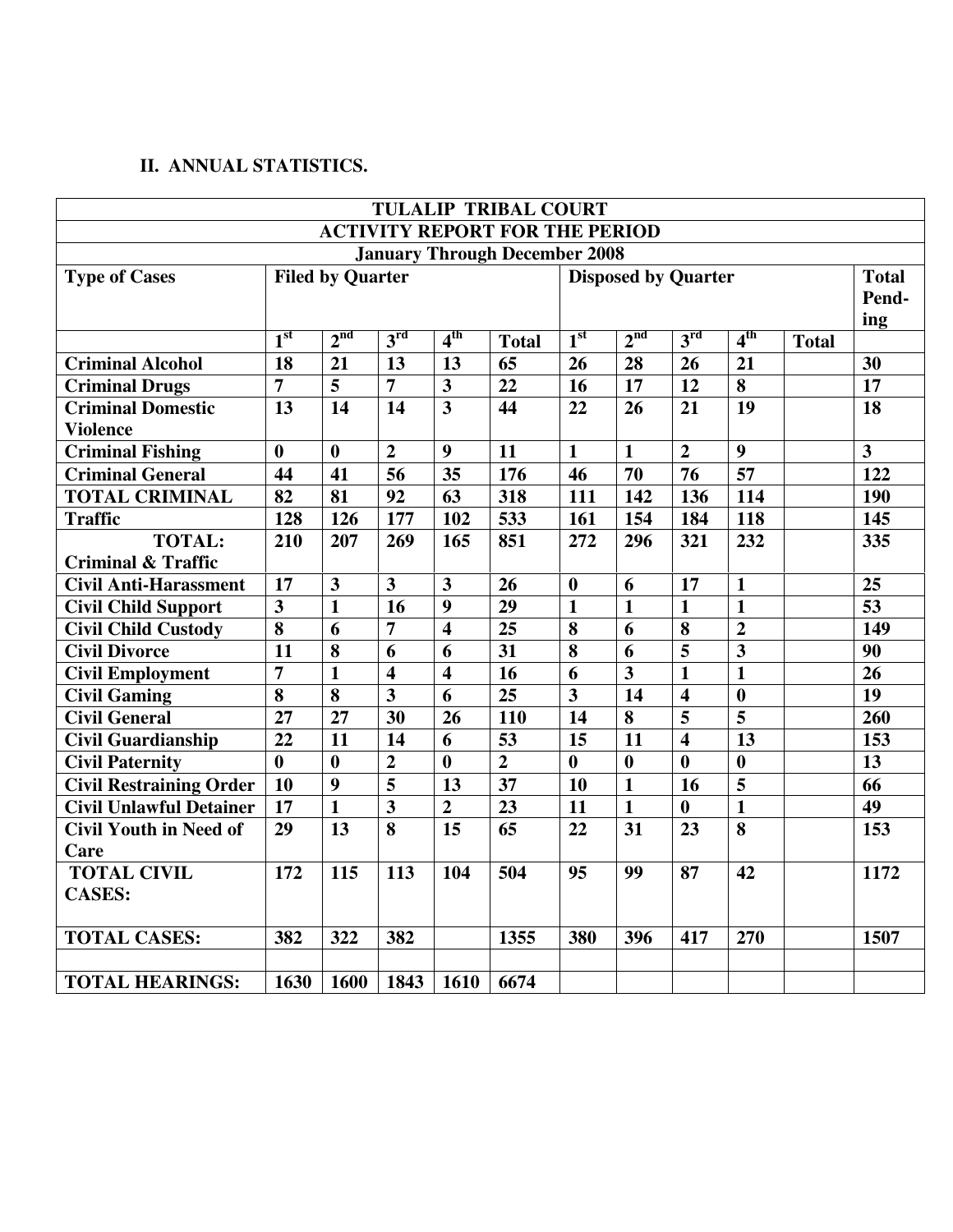**2. Not Included in Statistics:** The court issued 551 bench warrants and quashed 189 in 2008. As in 2007 approximately 1/3 of bench warrants issued are voluntarily resolved. The remaining is outstanding or is served on the Defendant when he is booked into jail. The Court of Appeals heard and issued decisions for 3 cases for 2008. 2 new appeals were filed in 2008, the same number as in 2007. One case filed in late 2007 was heard in early 2008.

 Fines and Filing fees were up in 2008, primarily because of the increased number of traffic infractions. In 2008, the court collected \$47,084.91 in receipts. In 2007, that amount was \$38,002.94 and \$21,545.40 in 2006.

 All three personal injury cases filed in 2007, settled and were dismissed without a trial in 2008. The issue of civil juries remains to be decided but there was not a need for civil juries in 2008. In fact, there were no jury trials in 2008.

**B. Wellness Court:** The Wellness Court continues to operate and meet one time per week to staff cases. In 2008, the Court graduated 3 persons from Wellness Court for a total of 5 people in 2 years. None of the 5 persons have been re-arrested since graduation. In the first quarter of 2008, the Wellness Court had a retreat and reviewed the effect of the program after its first full year of operation. Wellness Court began in June of 2006. Between June of 2006 and the December of 2007, the Wellness Court accepted 23 clients. 2 clients graduated, 8 were currently in Wellness Court and 13 were dismissed because of their substantial non-compliance or refusal to comply with Wellness Court rules. Interestingly, of those 13 dismissed clients, 10 still have not had new criminal charges filed and all have been in or completed treatment and/or are employed. Only 3 have either had new charges or had a warrant remain unserved since they left Wellness Court.

 The Court piloted Wellness Court II with 3 clients in 2008. Recently Wellness II staff had a training and retreat. The result is that for violent offenses the Court will place its clients on a regular criminal review rather that the therapeutic setting of Wellness II because the therapeutic setting was ineffective for these clients. This will start in January of 2009 for the clients involved.

**C. Meetings and Trainings:** The Judges participated in several internal meetings with Tulalip staff and several trainings conducted by the Judges with external agencies.

1. Trainings or Presentations by the Judges:

a. Judge Pouley presented at the "Emerging Leaders Conference" for the University of Arizona on Tulalip's Alternative Sentencing Program. Judge Pouley also was a presenter at the Federal District Court for the ABA's Annual Leadership Institute, the NICS First Annual Conference on Tribal Court's, the University of Washington's Annual Seminar for Attorneys, the National Child Support Program's Annual Conference, the Washington State Judicial Conference, the National Tribal Gaming Conference, and the University of Washington for the Native Student's meeting.

b. Judge Pouley was also invited by the Senate Committee on Indian Affairs to provide testimony on the new Tribal Law and Order Bill in July of 2008. This bill is being sponsored by Senator Dorgan which would increase funding to Tribal law enforcement and Tribal court's.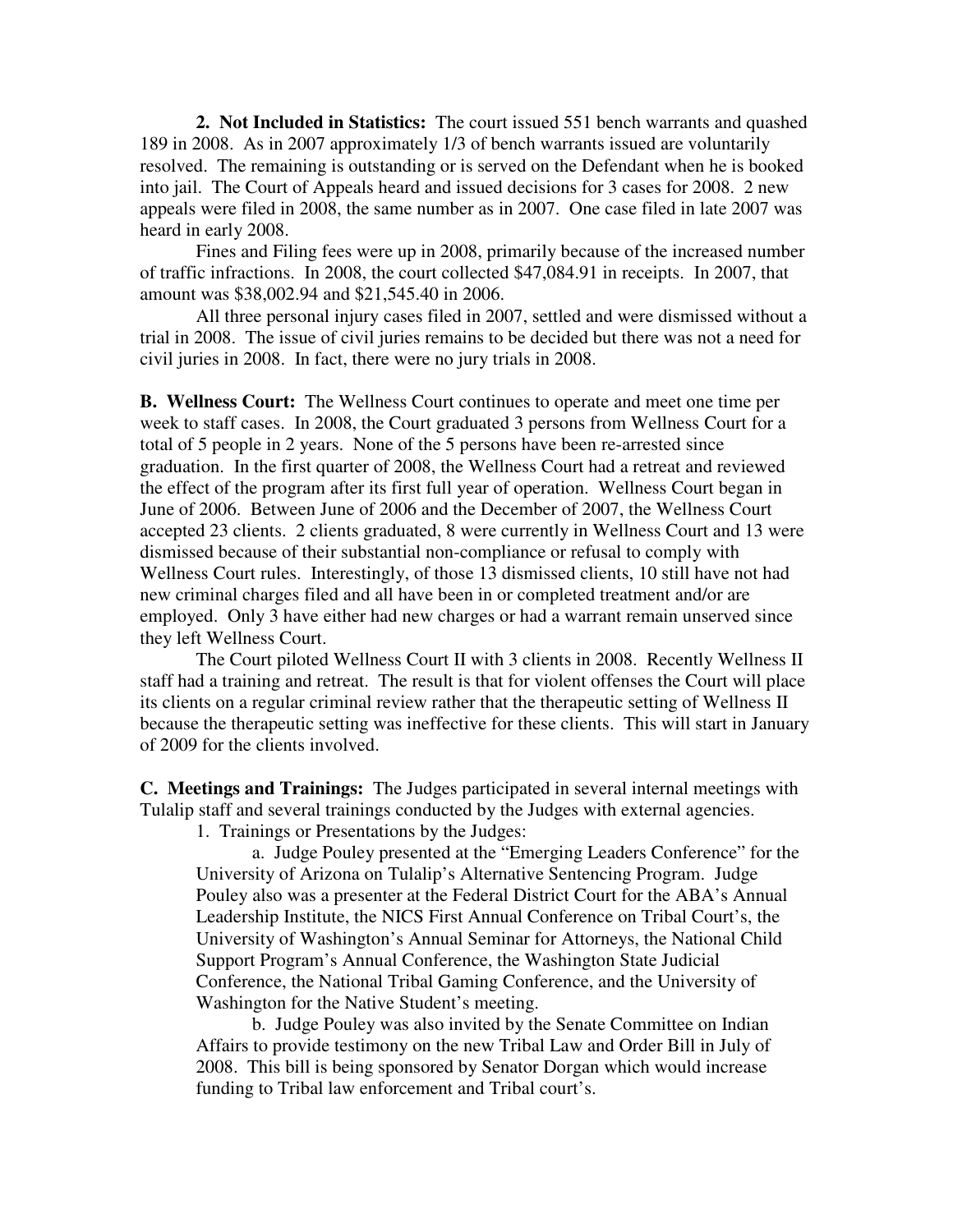C. Judge Bass presented at the Nevada Inter-Tribal Court of Appeals Conference on Appellate work.

2. Meetings attended:

a. The Court continues to participate in Monthly Law and Justice Committee Meetings to coordinate and update various departments on changes and recommendations for changes in the judicial systems.

b. The judges participated in community meetings in early 2008 to discuss issues for which the community action group requested meetings. The judges continued to meet with Services Committee to provide information on Court process, Wellness Court, statistical information and staffing needs.

c. All legal staff including the Judges continued to work on the revisions to Ordinance 49 throughout 2008. The meetings began in February and were held 2 to 4 times per month depending on the participant's schedules.

d. Judge Bass participated in the Snohomish County Juvenile Court meetings in 2008. He plans to continue his participation to extend the use of Tulalip's Elders Panel to Tulalip Youth in the County Court system in 2009.

e. Both Judges participated in the Coordinated Community Response Trainings on Domestic Violence organized and facilitated by Mending the Sacred Hoop.

f. Judge Bass participated in and completed the Wraparound Training series offered by Tulalip Behavioral Health.

g. The Court continues to work on rules and procedures for implementing Electronic Home Monitoring and transferring the monitoring for the program to the probation department.

h. The court had visitors from a variety of Tribes seeking to establish Courts or seeking to set up Wellness Court's in our area. The Puyallup Tribal Court visited the Wellness Court. The Snoqualamie Tribe is setting up a brand new Court and spent a couple of days at Tulalip to see its operation. Tlingit-Haida from Juneau, Alaska was at Tulalip to see the Dependency Court and visit with Beda?chelh. In December, Judge Pouley went to a conference sponsored by Tlingit-Haida to continue plans for their new court.

i. As a result of the Congressional testimony of Tribes and Tulalip in particular, the Department of Justice, U.S. Attorney's Office set up a meeting with Tulalip Law Enforcement Officers, the Chief of Police and Tulalip Judges to discuss ongoing prosecution of federal cases in Indian Country. As a result of the meeting, a number of Tulalip cases which had not been filed have now been filed in federal court and information on other cases was provided.

#### D. **Other Court Programs:**

 **1. Elders Panel:** The Tulalip Elders Panel completed its second year. It continues to be comprised of volunteer Tulalip elders who wish to provide services for young first time offenders (between about 21 to 25 years of age). In December of 2008, the Everett Herald published an article highlighting the efforts of the Elders Panel. In 2009, Judge Bass hopes to get Snohomish County Juvenile Court to use Tulalip's Elders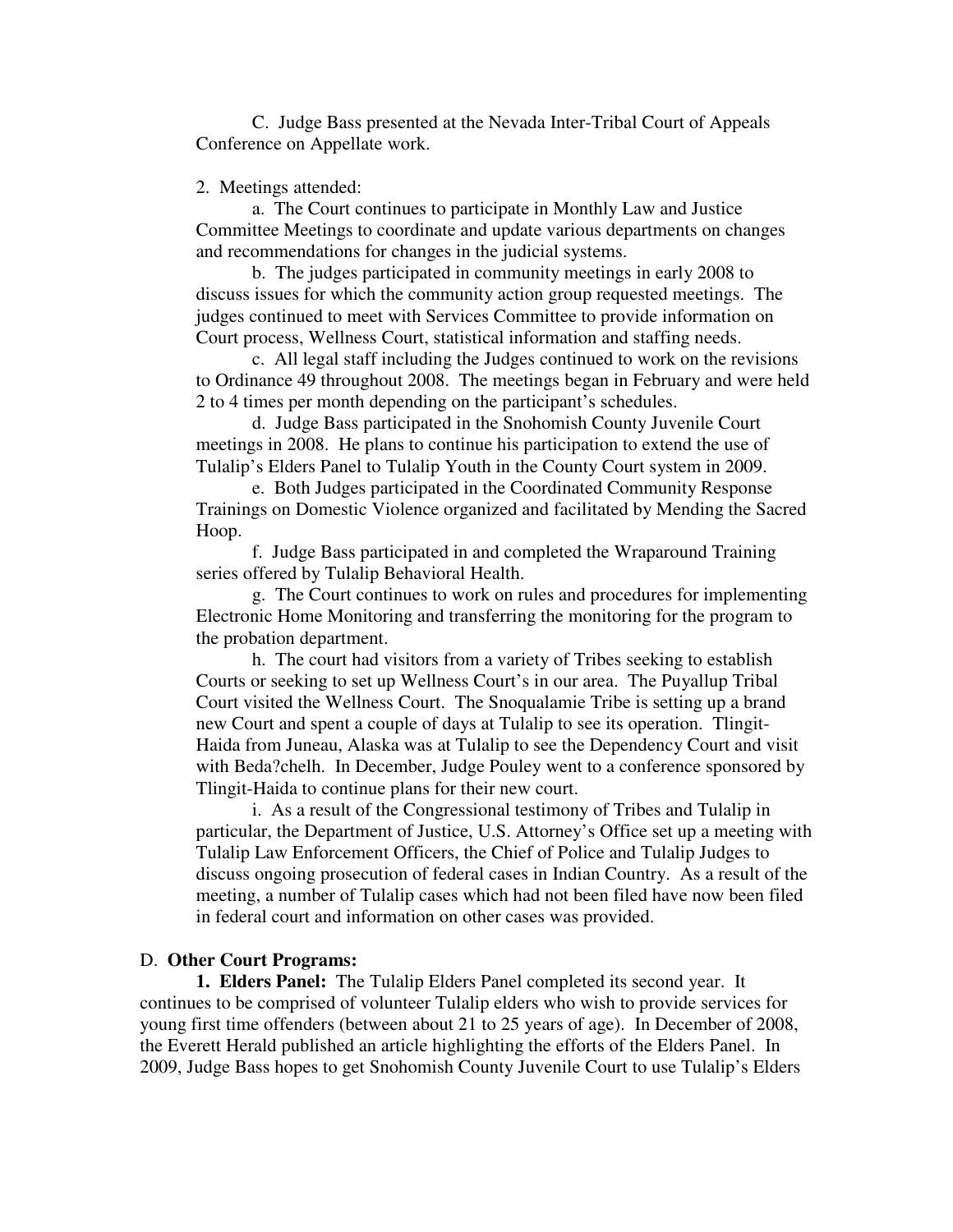Panel for possible diversion or community service for youth found delinquent or on diversion from the county court.

- 2. **Probation Office:** The Tulalip Tribes Probation Department was new in 2006. In December of 2008, Probation added an assistant. The goal of the Probation Department is to provide assistance to tribal members in meeting their court-ordered requirements.
- 3. **Mediation:** The Court had three personal injury cases filed in 2008. Two were under Tulalip's Tort Claims Act and one was a private party personal injury case. All three cases settled without a trial. Two of the cases settled as a direct result of court-ordered mediation. For 2009, the court plans on continuing to mediate both injury and dissolution cases in an attempt to foster agreed solutions. The Court has arranged with NICS to provide on on-site mediator one day per month for the first six months. The Court will then evaluate the effectiveness of those services and may request an additional six months.
- 4. **Guardian Ad Litem and Conflict Defense Attorneys:** The Court extensively relies on guardian ad litems, attorneys for the children, in child custody cases. The Court also maintains a list of outside attorneys it uses when the University of Washington has a conflict representing a client. The Court's 2008 budget was about \$20,000.00 for these services. For 2009, the budget has been drastically reduced. The Court will closely monitor these costs, but anticipates it will have to ask for additional funding for these services.
- 5. **Electronic Home Monitoring (EHM) by GPS:** The Court staff and Probation Department had several meetings to begin using EHM for its clients sentenced to jail. It is anticipated that the Probation Department will begin monitoring clients on EHM in early 2009 and continue to decrease the jail costs associated with incarceration.

## III. **Planning for 2009** – Court Development

- A. Judges: In 2009, Judge Bass and Judge Pouley will again change their primary court calendars. Judge Bass will return to the criminal calendar and Judge Pouley will return to the civil calendar. The Judges plan to continue to rotate the primary calendars' on a yearly basis. Just as with last year's change, this should fundamentally affect decision-making.
- B. Court Staff: One of the much welcomed changes for 2009 will be the addition of a Court Director. Interviews are scheduled for the  $1<sup>st</sup>$  week of 2009. The addition of a Director will allow the Court to tackle a variety of training, procedural and